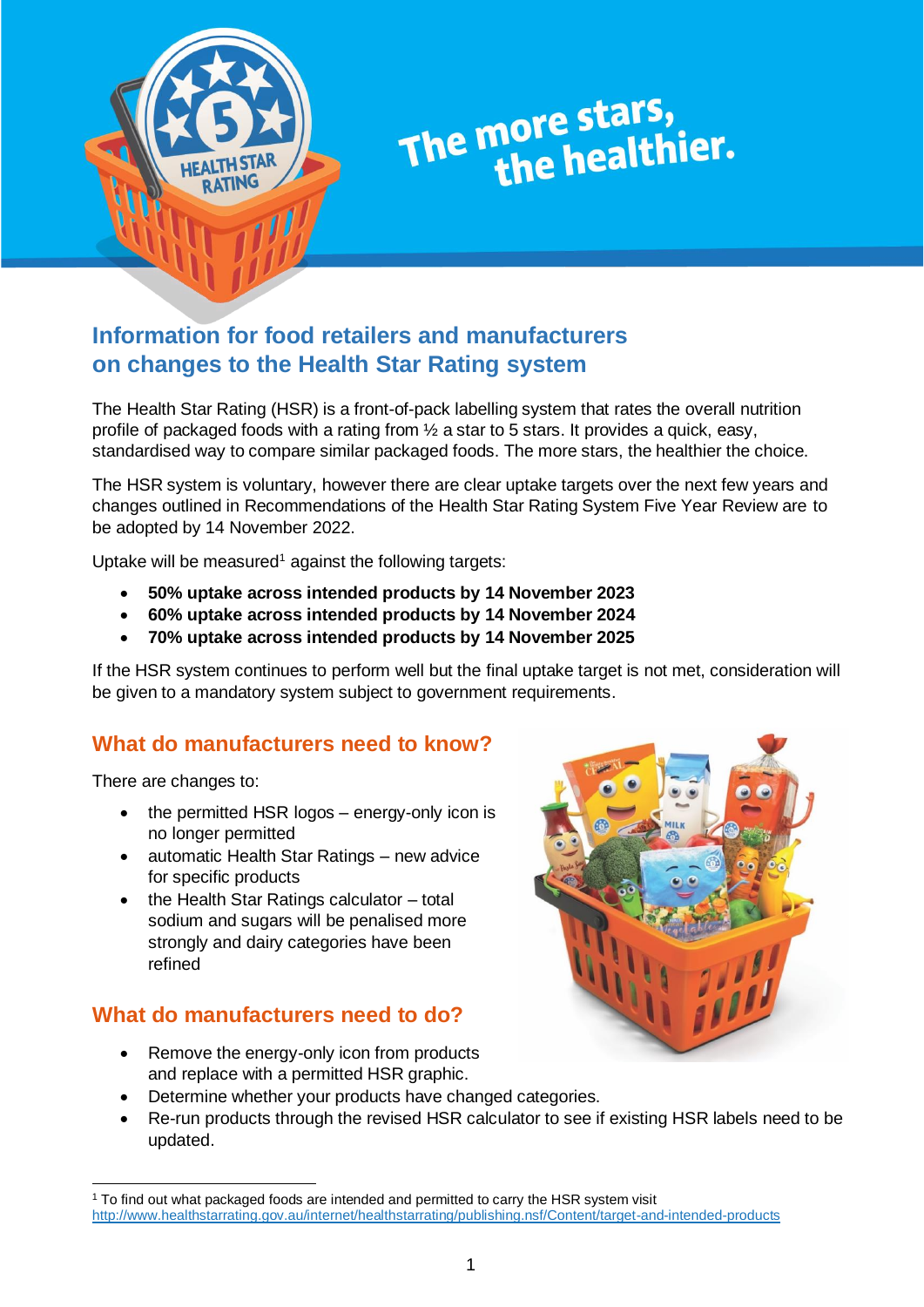• **All label changes and use of permitted HSR graphics need to be implemented by 14 November 2022**. However, for products with a shelf life of 12 months or longer, a stockin-trade provision of a further 12 months will be permitted.

# **HSR Changes required by November 2022**

## **Changes to the logo**

The **HSR system no longer uses graphic Option 5 (the energy only icon)**. Update products labelled with the energy-only icon and replace with a permitted HSR graphic by 14 November 2022. Stock-in-trade provision applies as outlined above.



## **Automatic Health Star Ratings**

#### *Fresh and minimally processed fruit and vegetables*

Businesses can apply an automatic 5 star rating to fresh and minimally processed fruit and vegetables. Fresh and minimally processed fruit and vegetables means all whole, fresh fruit (except coconut) and vegetables, fungi and legumes (except peanuts) as sold with no processing, plus these same products that have only been peeled, cut and/or surface treated and/or blanched and/or frozen (not dried), or canned without the addition of fat, sugars/sweeteners or salt.

For unpackaged fruit and vegetables, businesses are encouraged to communicate the 5 star rating on in-store banners, shelf wobblers and posters, or through marketing activities.

#### *Unsweetened flavoured waters*

To better discern water from high energy drinks an automatic 4.5 star rating will apply for all unsweetened flavoured waters. Unsweetened flavoured waters are packaged beverages similar in nutritional profile to water that may contain only:

- carbon dioxide, whether added or naturally occurring;
- permitted flavouring substances (as defined by Standard 1.1.2-2 of the Code);
- mineral salts at Good Manufacturing Practice (GMP) (Schedule 16 of the Code);
- additives that provide a specific safety or stability function at GMP (Schedule 16 of the Code);

and must not contain:

• added sugars, sweeteners, colours, sodium, caffeine, quinine, or any other ingredient that contains energy and is not expressly permitted above (e.g. protein).

## **Changes to the HSR Calculator**

Changes to the HSR calculator mean that total sugars and sodium will become more strongly penalised:

• The points table for application of baseline points for sugar in HSR categories  $1D^2$ ,  $2^3$  and 2D<sup>4</sup> has been extended to 25 points (from the previous 22).

<sup>2</sup> HSR category 1D captures dairy beverages that contain sufficient calcium to meet the requirements for a 'source of calcium' claim under Standard 1.2.7 of the Code. Category 1D may include milk and dairy beverage alternatives derived from legumes, cereals, nuts or seeds, providing they contain at least 100mg calcium per 100ml.

<sup>3</sup> HSR category 2 captures all foods other than those in Category 1, 1D, 2D, 3 or 3D.

<sup>4</sup> HSR category 2D captures dairy and permitted dairy alternative foods derived from legumes (not including those included in Category 1D or 3D).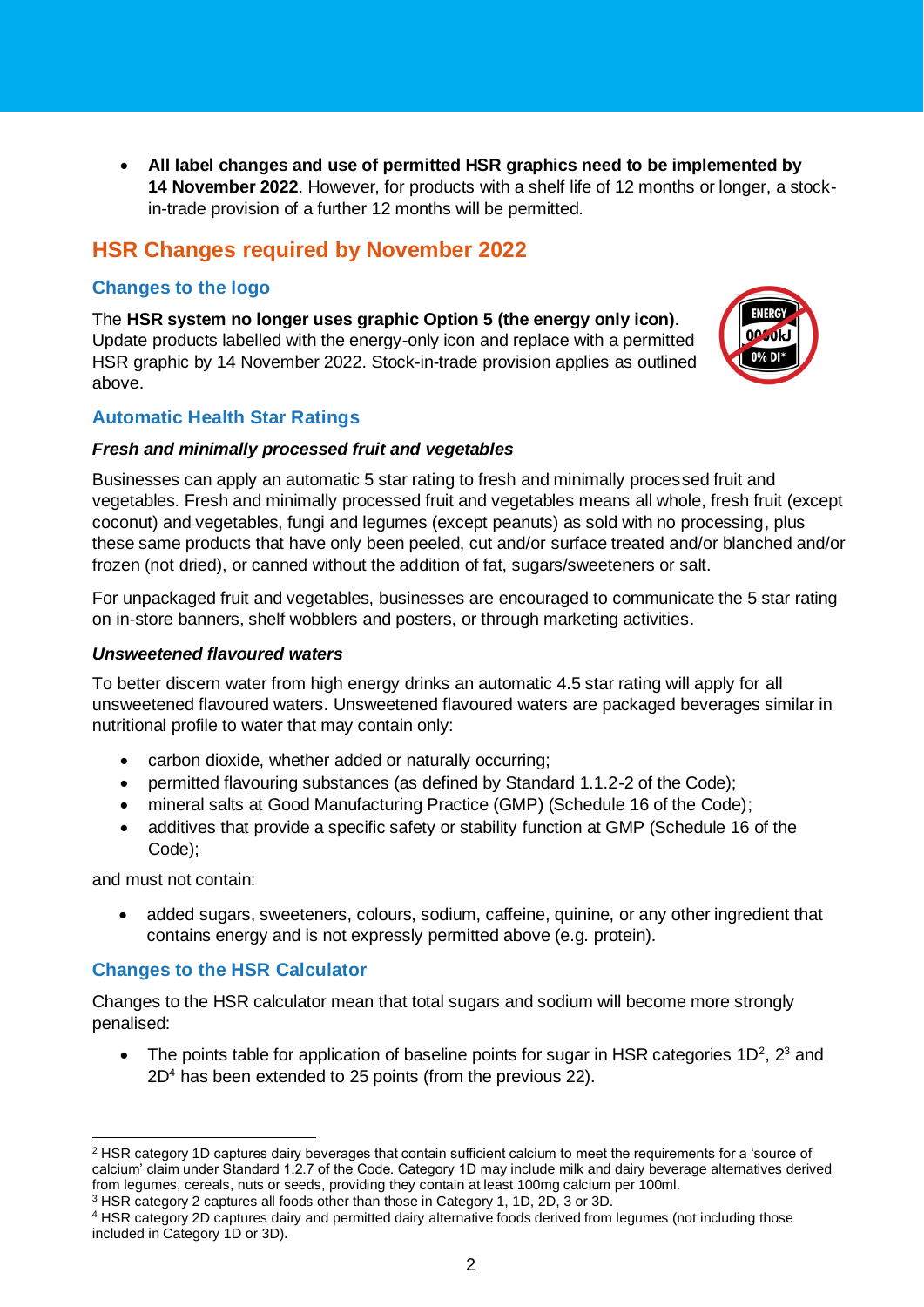• The upper limit of the points table for application of baseline points for sodium in categories 1D, 2 and 2D has been reduced from a maximum of 30 baseline points for sodium content > 8,106mg/100g to a maximum of 30 baseline points for sodium content >2,700mg/100g.

## *Dairy*

Dairy product categories have been refined. HSR categories 2D and 3D<sup>5</sup> have been rescaled in the HSR Calculator – this means that ratings of products in these categories may have changed.

- Many dairy products will see increased ratings under the revised system, an approach that recognises the important role dairy foods play within a balanced diet.
- Custards, evaporated milks, dairy‑based desserts (such as mousses, crème caramels, panna cottas) cream cheeses, creams, sour creams, crème fraiche and mascarpone will now be considered Category 2D products (rather than Category 2).



## *Jellies and ice confections*

Changes to the way star ratings are calculated for HSR Category 1 mean that ratings of products in these categories may have changed:

 $\bullet$  Jellies and water-based ice confections now fall into HSR Category 1<sup>6</sup> (Non-dairy beverages, jellies and water-based ice confections)

## *Fruit and vegetable juices*

The maximum rating for juices low in sugar will become 4 stars, and juices high in sugar (including naturally occurring sugars) may receive a lower rating of 2.5 stars. Fruit drinks may score even lower.

# **As sold versus as prepared ruling**

In most cases the HSR should be calculated and displayed based on how the product appears on the shelf (i.e. as sold). However, for some products that need to be rehydrated, diluted or mixed with water, or drained of water or brine prior to eating, the HSR can be calculated based on the product 'as prepared'. If the HSR is based on the product 'as prepared', the label should clearly specify the directions for that preparation. Further support is available in the Health Star Rating system Calculator and Style Guide.

# **Questions to ask yourself when using the HSR calculator:**

- Is your product intended or permitted to carry an HSR? (Refer to the Health Star Rating system Calculator and Style Guide for support)
- Have you chosen the correct category for the food product?
- Have you entered all nutrient values correctly?

<sup>5</sup> HSR category 3D captures cheese and processed cheese as defined in Standard 2.5.4 of the Code (with calcium content >320mg/100g). Category 3D may include cheese alternatives derived from legumes providing they meet the criterion for 3D foods for calcium content.

<sup>&</sup>lt;sup>6</sup> HSR category 1 captures beverages (other than dairy beverages and alcoholic beverages), jellies and water-based ice confections.